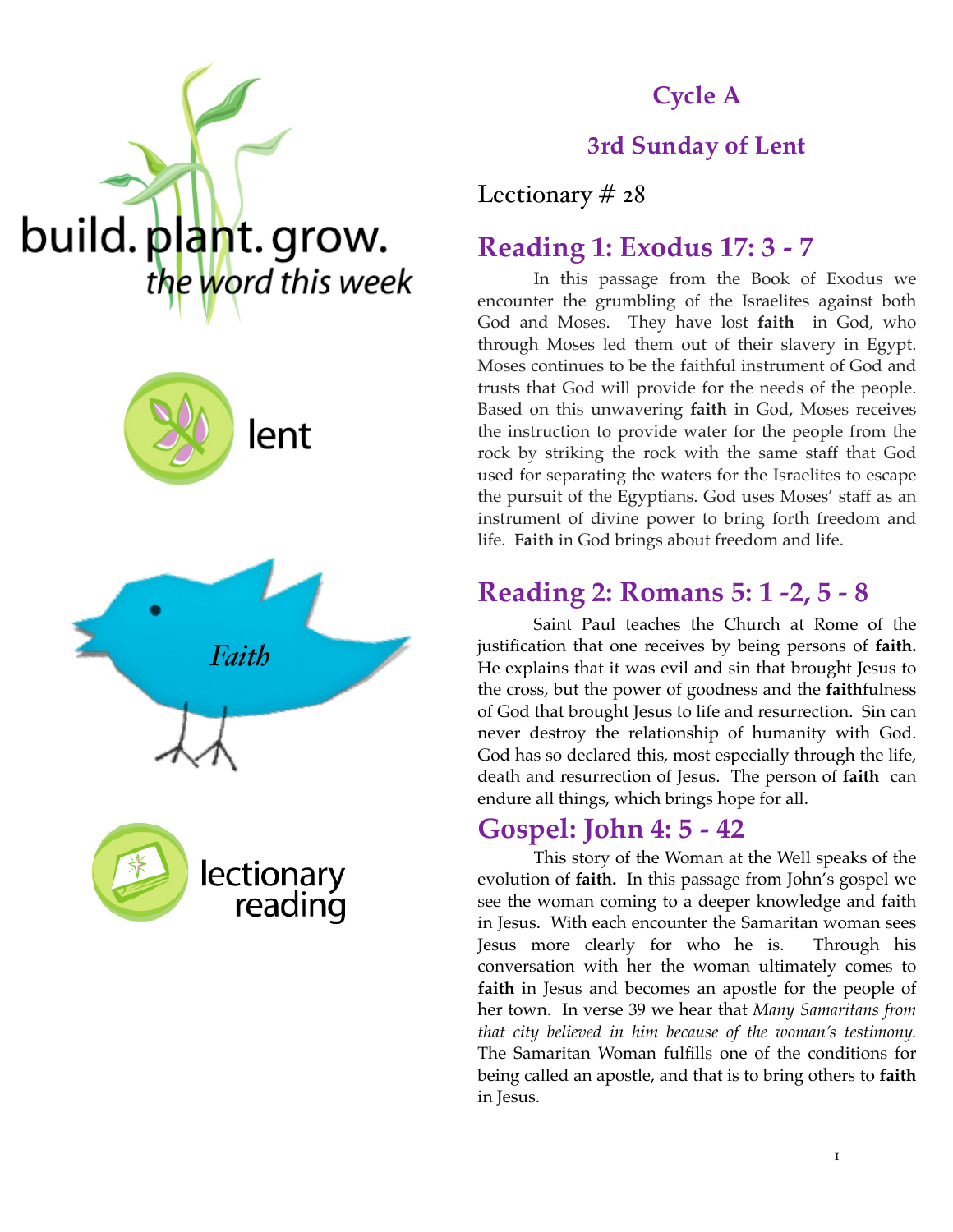

# children's story



#### **The Weight of A Mass**

Written by Josephine Szegedi-Nobisso Illustrated by Katalin Szegedi Copyright2003 Independent Publishing Group ISBN-10: 0940112094 ISBN-13: none



character education activity

Faith is the assurance of things hoped for, the conviction of things not seen. Hebrews 1 1:1

### **The Weight of a Mass**

This wonderful book speaks not only to the virtue of faith but also allows the reader and listener to reacquaint themselves with the importance of the celebration of the Mass. The story tells of a poor devout and **faith**filled widow who begs for a scrap of bread from a rich **faith**less baker. She promises to participate at the mass and make her intention for the baker in the king's wedding mass as payment for the baker's generosity. The baker writes *One Mass* on a scrap of paper and places it on a scale to determine how much bread it is worth. To his and the entire town's surprise, nothing in the shop, not event the gigantic wedding cake made for the king, outweighs the simple piece of paper representing the true worth of a mass. The illustrations are beautiful and lend to the solemnity and sacred beauty of the story.

### **Activity**

Step One: The Letter to the Hebrews, Chapter 11 gives a long list of Bible heroes who had accomplished great things through their faith in God. Let each child or a group of children pick a character mentioned and have them do the research so that they can write a news report about the person. Rahab is the only woman mentioned so you may wish to provide them the names of other women of faith such as Esther, Judith, and others and where to find the faith stories of these women in the Bible.

Step Two: Have the student then use the research they have done to design the newspaper page and write the story, describing the character and what they did.

Step Three: Gather all of the newspaper headlines and articles and produce a bulletin board entitled "Heroes and Heroines in Faith."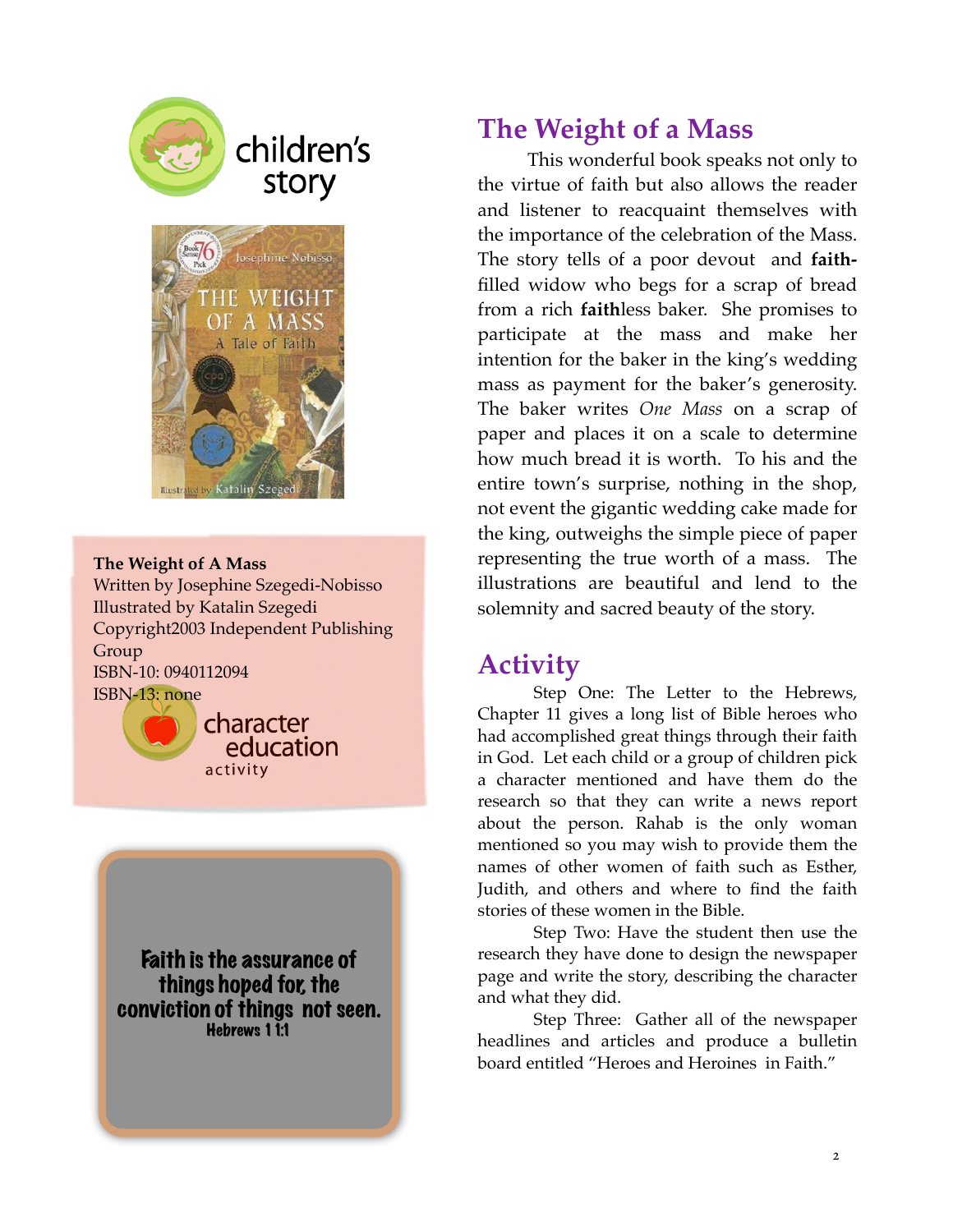Faith, if it is to grow and mature, is like a seed planted in the ground . For it to grow it must be nourished and tended to carefully and consistently.





## **What could you do today?**

 Pretend that you are an investigative reporter and interview several people, such as grandparents and parents about how they learned their **faith** and who taught them about their **faith** in God. Can you see any of the common elements in how and who they learned of their **faith**? Drawing from the information that you learned what does it tell you about how you will pass on your **faith** in God?

## **Look Feel Know Act**

 You have noticed that **faith** is something that has its beginning like that of a seed being planted in the ground and having to grow with the assistance of things like water and sun. Knowing that to be true, can you identify who planted faith within you and who and how has that faith been able to grow in you?

 How will you continue to nurture that faith? What help will you need for your faith to continue to grow and evolve? How can you help others to come to their faith in God? Make a commitment to yourself to nurture your faith each day with the help that you have identified. Additionally make a commitment, with the help of God, to encourage others to pursue a deeper faith.